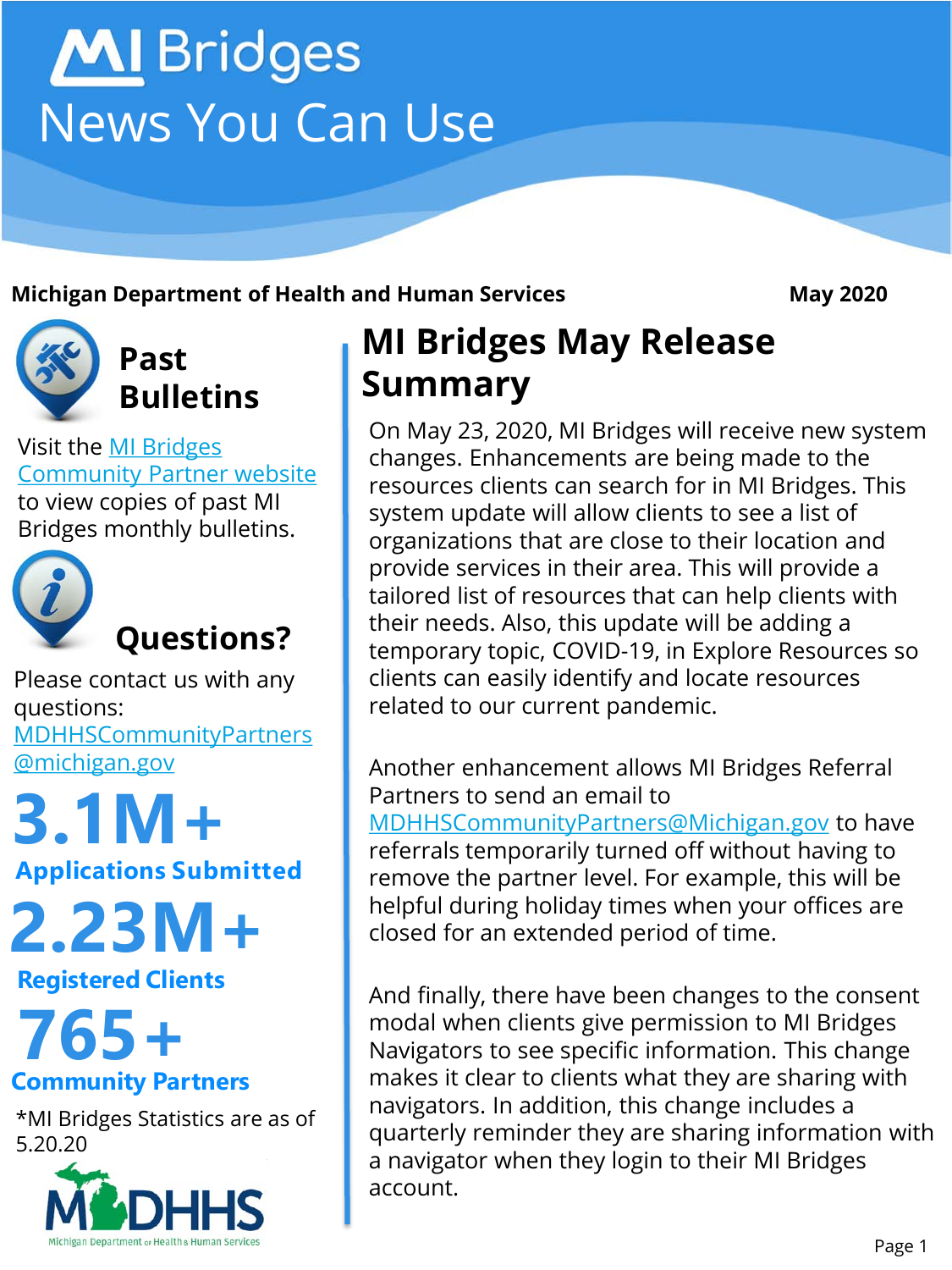### **MI Bridges Navigator Consent Modal**

When a client connects with a MI Bridges Navigator they will see this new consent modal and will have more information about what they are consenting to.

|                                                                                                                                                                                                                                                                                                                                                                                                                                                                                                                                                                                                                                                     |                                                                                                                                                                                                                                                                                                                                                                                 | <b>HUMANITY</b>                                                                                                                                                                                                                                |                                                       |                          |                                                    |                               |
|-----------------------------------------------------------------------------------------------------------------------------------------------------------------------------------------------------------------------------------------------------------------------------------------------------------------------------------------------------------------------------------------------------------------------------------------------------------------------------------------------------------------------------------------------------------------------------------------------------------------------------------------------------|---------------------------------------------------------------------------------------------------------------------------------------------------------------------------------------------------------------------------------------------------------------------------------------------------------------------------------------------------------------------------------|------------------------------------------------------------------------------------------------------------------------------------------------------------------------------------------------------------------------------------------------|-------------------------------------------------------|--------------------------|----------------------------------------------------|-------------------------------|
| ount                                                                                                                                                                                                                                                                                                                                                                                                                                                                                                                                                                                                                                                | Your Navigator can better assist you if you share information about the benefits you receive and the resources you have selected. If you<br>don't receive any MDHHS benefits you do not need to check the boxes below to share information.                                                                                                                                     |                                                                                                                                                                                                                                                |                                                       |                          |                                                    |                               |
|                                                                                                                                                                                                                                                                                                                                                                                                                                                                                                                                                                                                                                                     | Getting assistance from a Navigator and sharing information is voluntary. If you choose not to get help from a Navigator, it will not<br>affect your benefits or your ability to use MI Bridges. You can change your mind later if you choose to stop sharing information or<br>getting assistance from a Navigator, by updating your MI Bridges preferences at any time.       |                                                                                                                                                                                                                                                |                                                       |                          |                                                    |                               |
|                                                                                                                                                                                                                                                                                                                                                                                                                                                                                                                                                                                                                                                     | <b>Share My MDHHS Benefits Information</b>                                                                                                                                                                                                                                                                                                                                      |                                                                                                                                                                                                                                                |                                                       |                          | H                                                  |                               |
|                                                                                                                                                                                                                                                                                                                                                                                                                                                                                                                                                                                                                                                     | Program, Cash Assistance, Child Development and Care, State Emergency Rellef, and healthcare coverage. My benefit Information<br>may Include basic information about my benefits, such as the MDHHS programs that I am enrolled into, who is receiving benefits, the<br>amount of benefits being received, and any key dates associated with my benefits such as when to renew. | $\blacktriangle$                                                                                                                                                                                                                               |                                                       |                          |                                                    |                               |
|                                                                                                                                                                                                                                                                                                                                                                                                                                                                                                                                                                                                                                                     | <b>Share My Household Information</b>                                                                                                                                                                                                                                                                                                                                           |                                                                                                                                                                                                                                                |                                                       |                          |                                                    |                               |
|                                                                                                                                                                                                                                                                                                                                                                                                                                                                                                                                                                                                                                                     | By checking this box, I agree my Navigator may see the name and age of the people in my household.                                                                                                                                                                                                                                                                              |                                                                                                                                                                                                                                                |                                                       |                          |                                                    |                               |
|                                                                                                                                                                                                                                                                                                                                                                                                                                                                                                                                                                                                                                                     |                                                                                                                                                                                                                                                                                                                                                                                 |                                                                                                                                                                                                                                                |                                                       |                          | M                                                  |                               |
|                                                                                                                                                                                                                                                                                                                                                                                                                                                                                                                                                                                                                                                     |                                                                                                                                                                                                                                                                                                                                                                                 | Give Permission for My Navigator and My MDHHS Caseworker to talk about My Benefits with each other                                                                                                                                             |                                                       |                          |                                                    |                               |
| By checking this box, I agree to allow my MDHHS case worker to talk to my Navigator regarding any benefits I am receiving for the<br>following programs: Food Assistance Program, Cash Assistance, Child Development and Care, State Emergency Rellef, and healthcare<br>coverage. If I submit an application for benefits, renew my benefits, or report a change through MI Bridges, my caseworker will be<br>notified they can talk to my Navigator about the application, changes to my benefits that happen as result, and if MDHHS needs any<br>follow-up from me. This will allow my Navigator and caseworker to work together to support me. |                                                                                                                                                                                                                                                                                                                                                                                 |                                                                                                                                                                                                                                                |                                                       | $\overline{\phantom{a}}$ |                                                    |                               |
|                                                                                                                                                                                                                                                                                                                                                                                                                                                                                                                                                                                                                                                     | This consent will expire after 12 months. It can be renewed at any time by completing this form again. I understand I can terminate<br>this consent at any time by changing my preferences in MI Bridges or by contacting the MI Bridges Help Desk at 844-799-9876 for<br>Your Signature <sup>*</sup>                                                                           | assistance.                                                                                                                                                                                                                                    |                                                       |                          |                                                    |                               |
|                                                                                                                                                                                                                                                                                                                                                                                                                                                                                                                                                                                                                                                     |                                                                                                                                                                                                                                                                                                                                                                                 | Confirm                                                                                                                                                                                                                                        |                                                       |                          |                                                    |                               |
|                                                                                                                                                                                                                                                                                                                                                                                                                                                                                                                                                                                                                                                     |                                                                                                                                                                                                                                                                                                                                                                                 | MI Bridges<br># Home                                                                                                                                                                                                                           | 图 Apply for Benefits <b>Ø To Do List ♥ Benefits v</b> |                          | $\star$ Resources $\star$                          | <b>O</b> Settings v<br>Logout |
|                                                                                                                                                                                                                                                                                                                                                                                                                                                                                                                                                                                                                                                     | Welcome back to MI Bridges, Tamara!                                                                                                                                                                                                                                                                                                                                             |                                                                                                                                                                                                                                                |                                                       |                          |                                                    |                               |
|                                                                                                                                                                                                                                                                                                                                                                                                                                                                                                                                                                                                                                                     |                                                                                                                                                                                                                                                                                                                                                                                 | Notifications<br>1 New                                                                                                                                                                                                                         | Benefits                                              |                          | Resources                                          |                               |
| Quarterly reminder that<br>they are sharing<br>information with a<br>navigator                                                                                                                                                                                                                                                                                                                                                                                                                                                                                                                                                                      |                                                                                                                                                                                                                                                                                                                                                                                 | . You are currently sharing<br>information with a community<br>partner. You can update what you<br>share at any time on the<br>Preferences page.<br>05/01/2020<br>Preferences<br>MDHHS has sent new information<br>regarding your appointment. | <b>Apply For Benefits</b>                             |                          | $=$<br>$\Omega =$<br><b>Help Me Find Resources</b> |                               |
|                                                                                                                                                                                                                                                                                                                                                                                                                                                                                                                                                                                                                                                     |                                                                                                                                                                                                                                                                                                                                                                                 | 04/22/2020 View Appointments<br>MDHHS has sent new information<br>regarding your appointment.<br>04/04/2020 View Appointments<br><b>View All Notifications</b>                                                                                 | Benefits To Do List                                   |                          |                                                    | <b>Explore Resources</b>      |

**View Benefits** 

View Letters

My Saved Resources (7)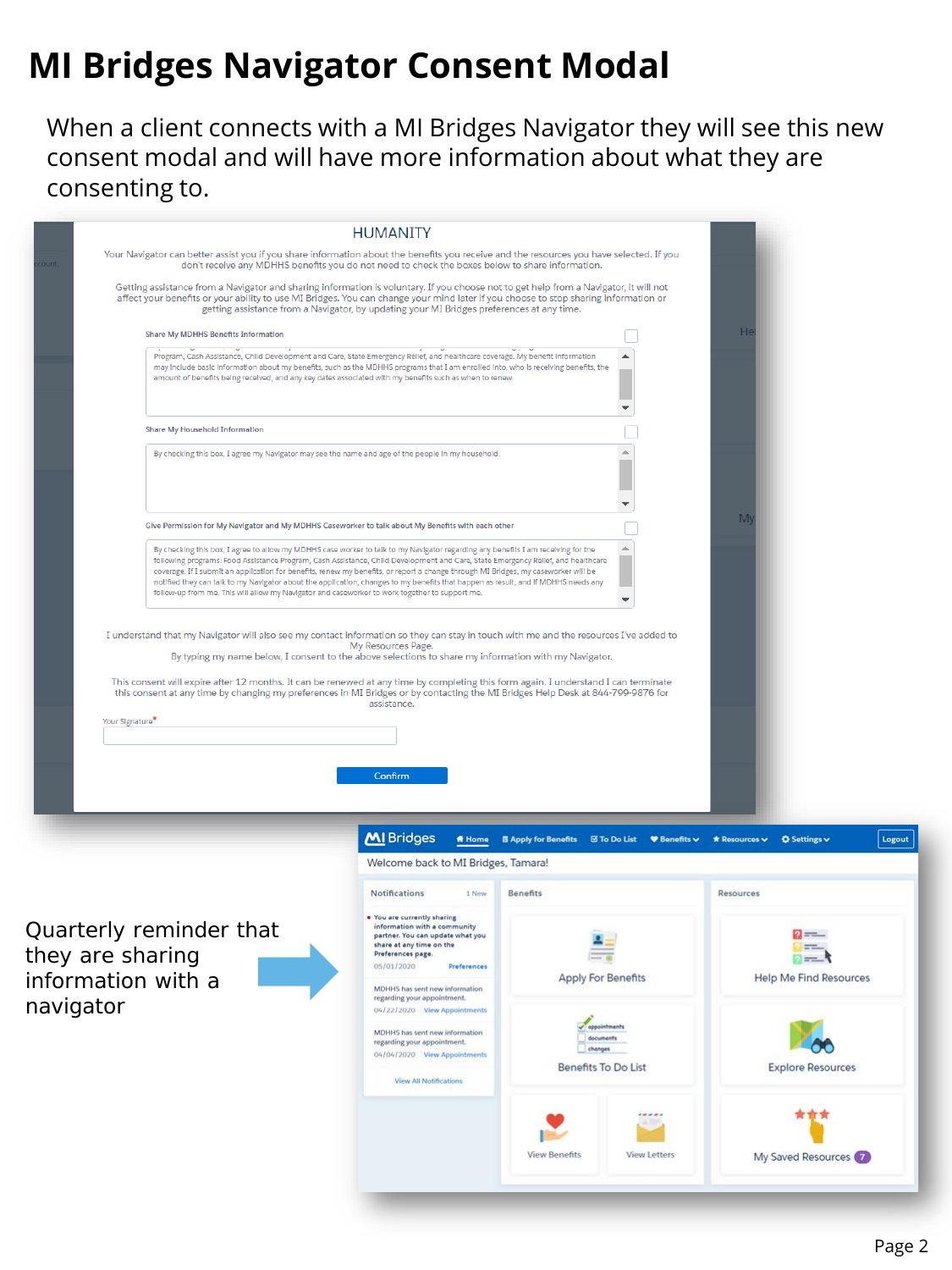### **New MI Bridges Topic, COVID 19, in Explore Resources**

When searching for resources in Explore Resources, clients will have the option to look for specific resources related to COVID 19.





### **REMINDER: Navigators can enter their CPID# at the end of an application to track the number of assistance they are providing!**

#### **Sign Here**

|                                                                  | Under penalties of perjury, I state that I have reviewed this application, and to the best of my    |          |
|------------------------------------------------------------------|-----------------------------------------------------------------------------------------------------|----------|
|                                                                  | knowledge and belief, the answers I give within this application are true, including household,     |          |
|                                                                  | citizenship and non-citizenship information, and I have listed all amounts and sources of income    |          |
|                                                                  | and property I receive/own. If I am declaring an Authorized Representative, by signing below, I     |          |
|                                                                  | allow this person to sign my application and get official information about this application. For   |          |
|                                                                  | Healthcare only, I authorize my Authorized Representative to act for me on all future matters. If I |          |
|                                                                  | am signing as an Authorized Representative for Healthcare. I attest to my agreement to meet         |          |
| confidentiality and act in the best interest of the beneficiary. |                                                                                                     |          |
|                                                                  |                                                                                                     |          |
|                                                                  |                                                                                                     |          |
| Navigator Information                                            |                                                                                                     |          |
| Did a navigator assist you in completing this application?       |                                                                                                     |          |
|                                                                  | CP ID                                                                                               |          |
| + Provide Community Partner ID (CP ID)                           | $\checkmark$                                                                                        |          |
|                                                                  |                                                                                                     |          |
| Signature of Applicant*                                          | Signature of Representative                                                                         |          |
|                                                                  |                                                                                                     |          |
|                                                                  |                                                                                                     |          |
| Type your name in the box above.                                 |                                                                                                     |          |
|                                                                  |                                                                                                     |          |
| « Back                                                           |                                                                                                     | Continue |
|                                                                  |                                                                                                     |          |
|                                                                  |                                                                                                     |          |
|                                                                  |                                                                                                     |          |
|                                                                  |                                                                                                     |          |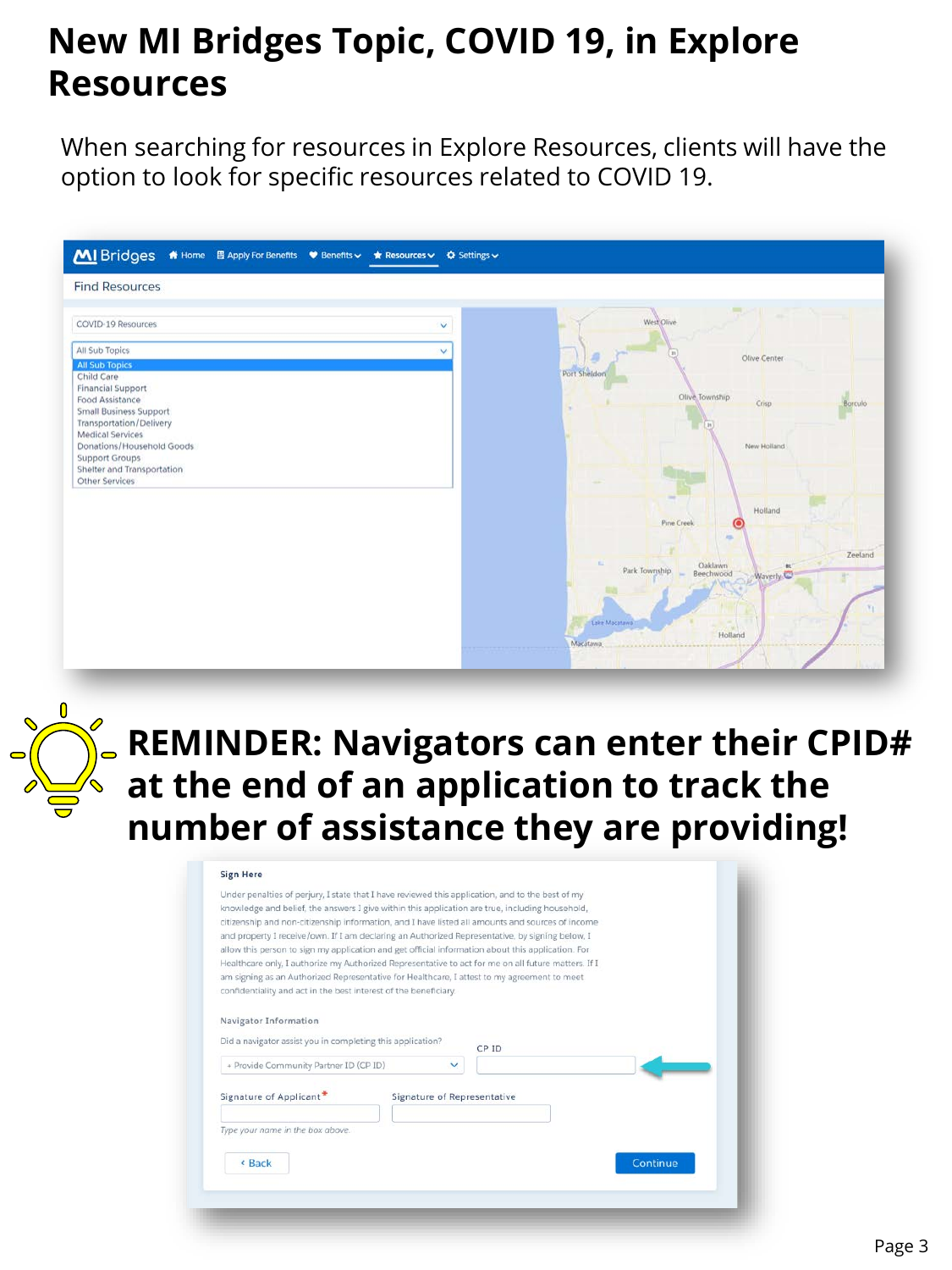### **MI Bridges Training**

In an effort to stay safe during this pandemic, MDHHS has moved all MI Bridges Trainings to a virtual format for the rest of the year. As we schedule more trainings, we will update [the Community Partner Training](https://www.michigan.gov/mdhhs/0,5885,7-339-71551_82637_82640---,00.html) section of [www.Michigan.gov/MIBridgesPartners.](http://www.michigan.gov/MIBridgesPartners)

#### **Our current MI Bridges Navigation Training schedule is below:**

Navigators are only required to take training once. If you have taken the Navigation training before and would like to have a refresher, you are welcome to join.

[Thursday, June 11, 2020 -](https://attendee.gotowebinar.com/register/3821037509271992846) 1:00 pm to 3:00 pm [Wednesday, June 24, 2020 -](https://attendee.gotowebinar.com/register/9128163532756111374) 10:00 am to 12:00 pm [Wednesday, July 15, 2020 -](https://attendee.gotowebinar.com/register/277552326084495119) 1:00 pm to 3:00 pm [Tuesday, July 21, 2020 -](https://attendee.gotowebinar.com/register/5459087733397579279) 9:00 am to 11:00 am [Wednesday, August 5, 2020 -](https://attendee.gotowebinar.com/register/7745064766520665103) 1:00 pm to 3:00 pm [Tuesday, August 18, 2020 -](https://attendee.gotowebinar.com/register/1357612493653678863) 1:00 pm to 3:00 pm



To register for one of the trainings, click the date/time above you would like to attend. The link will take you to the registration page. Please note trainings fill up fast, and it is best to register early.

#### **MI Bridges Referral Training:**

The MI Bridges Referral Training has recently been updated and added to the [Community Partner Training](https://www.michigan.gov/mdhhs/0,5885,7-339-71551_82637_82640---,00.html) section of [www.Michigan.gov/MIBridgesPartners.](http://www.michigan.gov/MIBridgesPartners)

[This training can be done on-demand and you can access it directly from here: On-](https://attendee.gotowebinar.com/recording/1327427601110273037)Demand Referral Training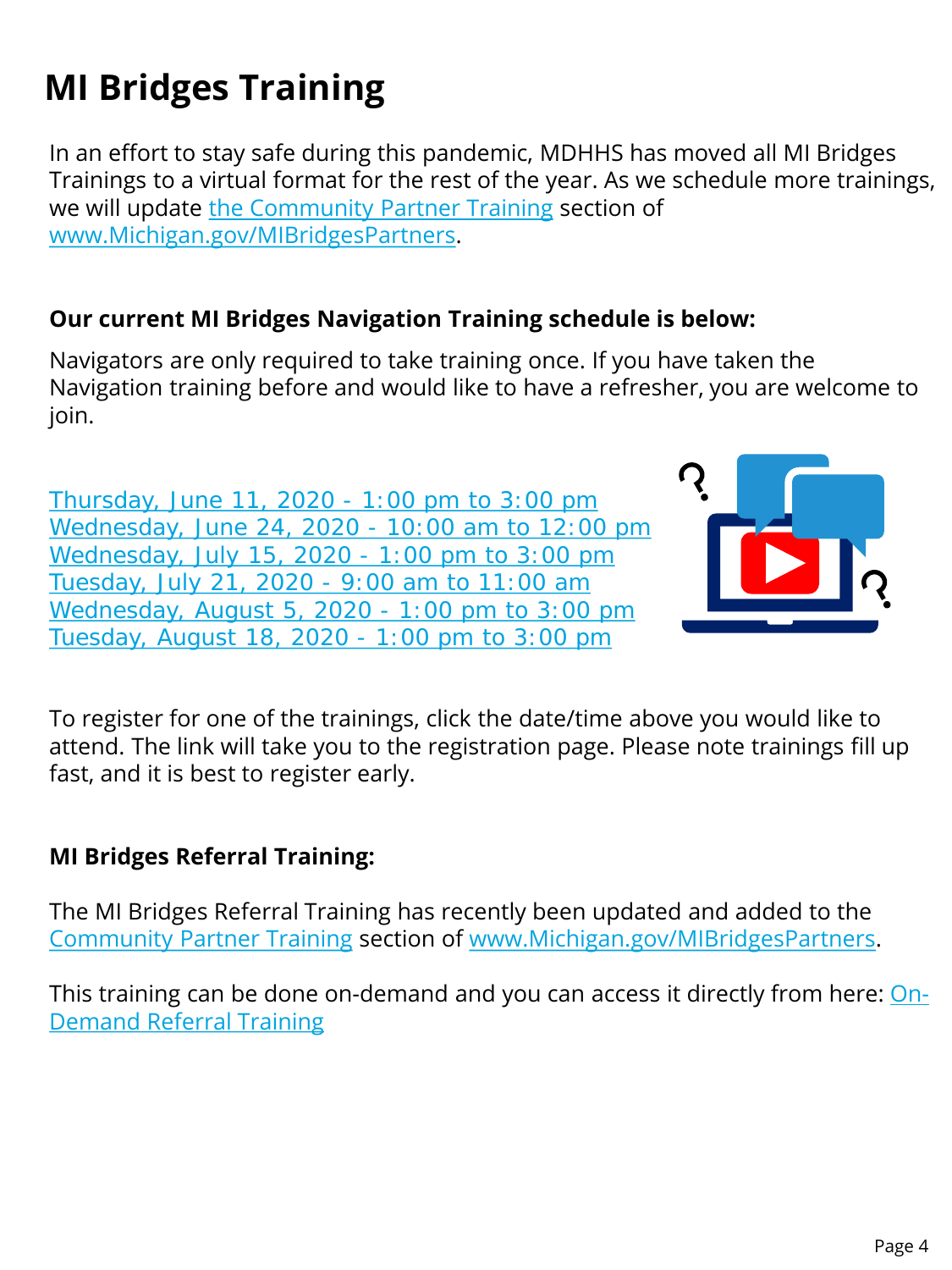#### **1. How can organizations track the number of applications and renewals they assist with?**

Organizations often need to provide metrics when applying for grants. MI Bridges now makes it easier for these organizations to track the application assistance they provide to clients. At the end of every application and renewal there is an option for a client to indicate that a Navigator is helping them complete the form. Here is where the Navigator can enter their CP ID number. As a reminder, Navigators need to connect with clients in order to see key client information.

#### **2. I have multiple MI Bridges accounts and I cannot see my benefits. What can I do?**

To view benefits information, a client must enter their beneficiary ID, Medicaid ID, or Social Security Number in MI Bridges to link their case in Bridges to MI Bridges. It is important to remember only accounts that are linked to a client's case in Bridges will show benefits information. Therefore, it is recommended to log into the account that is connected to Bridges to view your benefits.

#### **3. I am trying to remove a user that is no longer a navigator, but she still has clients assigned to her. How do I reassign the clients to remove her from my organization?**

Partners who have the Manage Organization permission can add, remove or reassign a client to navigators within their organization on the Active Users page. On the partner's dashboard select [Organization] on the toolbar at the top of the page. Once on the "Organization" page select [Active Users]. For any navigator that does not have a pending status, and is assigned a CPID, the partner can click on the navigator's name and a side panel will appear. Select [View Client Directory]. From this page clients can be added, deleted and reassigned to navigators.

#### **4. How can I register my organization to use MI Bridges?**

Registration to become a new MI Bridges partner has been open to all partners in Michigan for several months. You can visit the **Become a MI Bridges Partner** webpage to begin the registration process. On this page, you can find tools and information on how to register your agency. Keep in mind, registering your agency account in MI Bridges is not the same as registration for training. Community partner users will need to register for MI Bridges training using the [Community Partner Training page.](https://www.michigan.gov/mdhhs/0,5885,7-339-71551_82637_82640---,00.html)